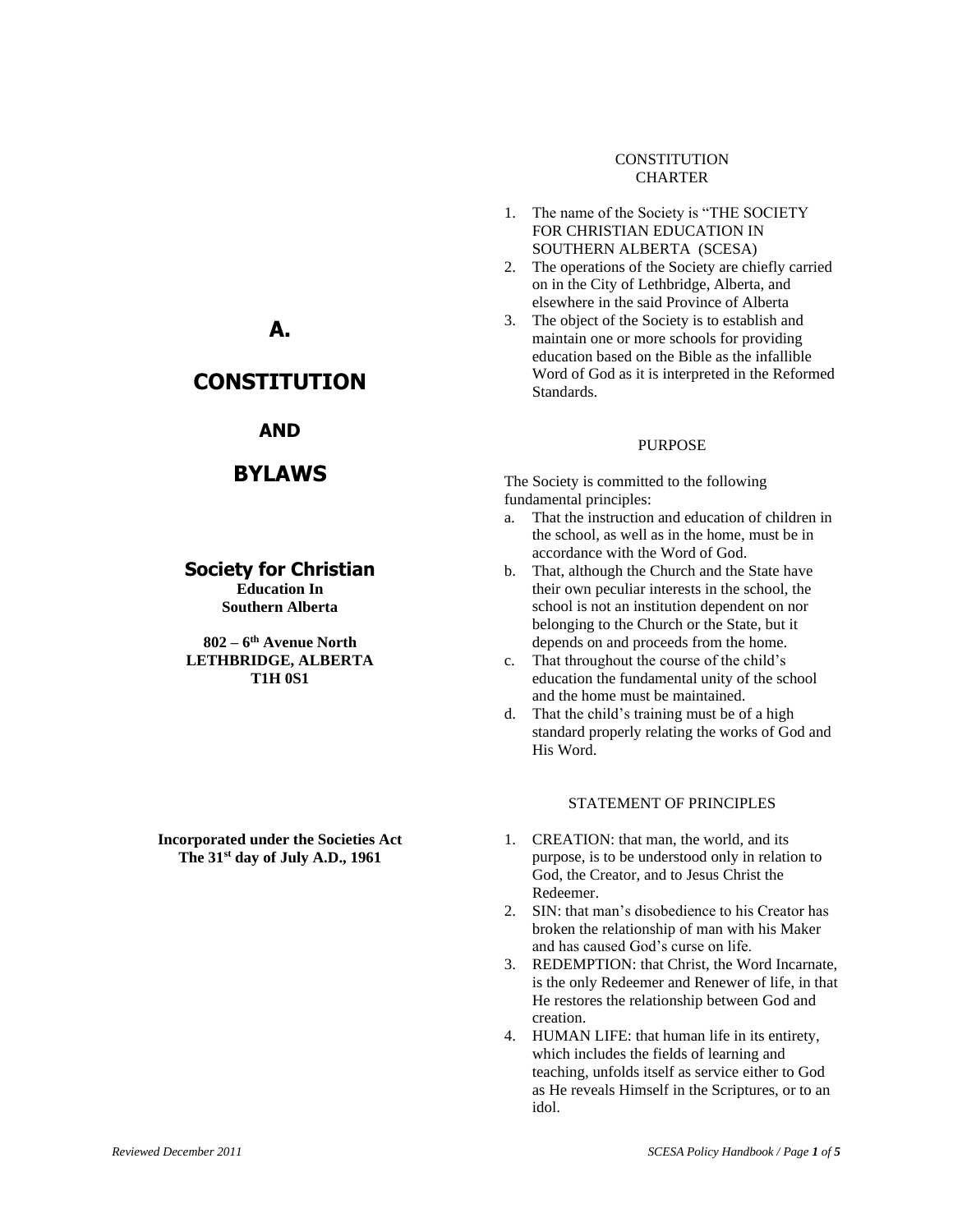- 5. KNOWLEDGE: that true knowledge is made possible only by means of a true faith in Jesus Christ, and finds its source in the Word of God, through the assurance of the Holy Spirit.
- 6. THE CHILD AND THE SCHOOL: by virtue of the covenant of grace we look upon our children as belonging to Christ our King, and the school as a training center to prepare them to serve the King in His domain here below.
- 7. LEARNING AND TEACHING: that all learning and teaching pursued in faithful obedience to God's command to subdue the earth can proceed only in the light of God's redeeming Word.

### BYLAWS

### 1. MEMBERSHIP

- a. Membership is open to all those 18 years and over who express their agreement with the Charter, Statement of Principles and Purpose of the Society and who pay the annual membership fee as set by the board.
- b. Membership or associate membership in the Society is a prerequisite for parents enrolling their children.
- c. Any member may be expelled from the Society by an extra-ordinary Resolution of the Society for any cause which the Society may deem reasonable.
- 2. OFFICERS
- a. The Society shall have as executive officers a President, a Vice-President, a Secretary, and a Treasurer; these officers shall be chosen by the Directors at the first meeting of the Board of Directors after the membership of the Locals has chosen the members of the Board.
- b. The President shall preside at all meetings of the Society and of the Board. In the absence or inability of the President, the Vice-President may exercise all the powers of the President. The President shall be an ex-officio member of all Committees.
- c. The Secretary shall:
	- 1. Keep the minutes and act as Secretary of all meetings of the Board of Directors and general membership meetings.
	- 2. Be the custodian of the records and of the seal of the Society.
	- 3. Ensure that the seal is affixed to all documents and agreements with respect to the Society.
	- 4. Keep a record of all the members of the Society, and their addresses, and shall send, or cause to be sent, all notices of the various meetings as required.
- 5. Have the power with the President to make and execute for, and in the name of, the Society all deeds, mortgages, bonds, and other obligations or instruments when authorized by the Board of Directors.
- 6. Take care of all correspondence.
- d. The treasurer shall:
	- 1. Have general supervision over the care and custody of the funds and securities of the Society and shall deposit the same in such bank or trust company as the Board of Directors, or any Committee designated and vested with such power by the Board of Directors, may designate.
	- 2. Keep full and accurate accounts of all receipts and disbursements of the Society and, whenever required by the Board of Directors, shall render financial statements to the Society.
	- 3. Prepare, execute, and file, in conjunction with the President, any annual reports or statements which may be required by these By-Laws, by the Board of Directors, or by the law.
- e. The  $31<sup>st</sup>$  day of August in each year shall be the end of the fiscal year of the Society. The accounts and financial records of the Society shall be audited by a qualified accountant, appointed by the Board of Directors. The Auditor's report shall be available to the membership upon request. A summary of the audited financial statements will be provided at the Annual meeting of the membership.
- f. The Board of Directors may hire personnel to execute the secretarial and financial duties on behalf of the Board and its officers. The Board shall develop appropriate job descriptions and areas of responsibility for such personnel.
- 3. THE BOARD OF DIRECTORS
- a. The Society shall be governed by a Board of Directors. The Board executive shall be determined from within.
- b. Every Local Chapter will elect one Board member for every forty members of the local chapter, or part thereof. However, every Local is entitled to a minimum of two Board members.
- c. Term of office shall ordinarily be four years. The members of the Board may be re-elected to a subsequent two year term, for a maximum six year term.
- d. The Board of Directors shall have the power and duty to:
	- 1. Determine educational policies, standards, and methods.
	- 2. Administer the finances of the Society to:
		- i. Provide the necessary educational equipment and supplies.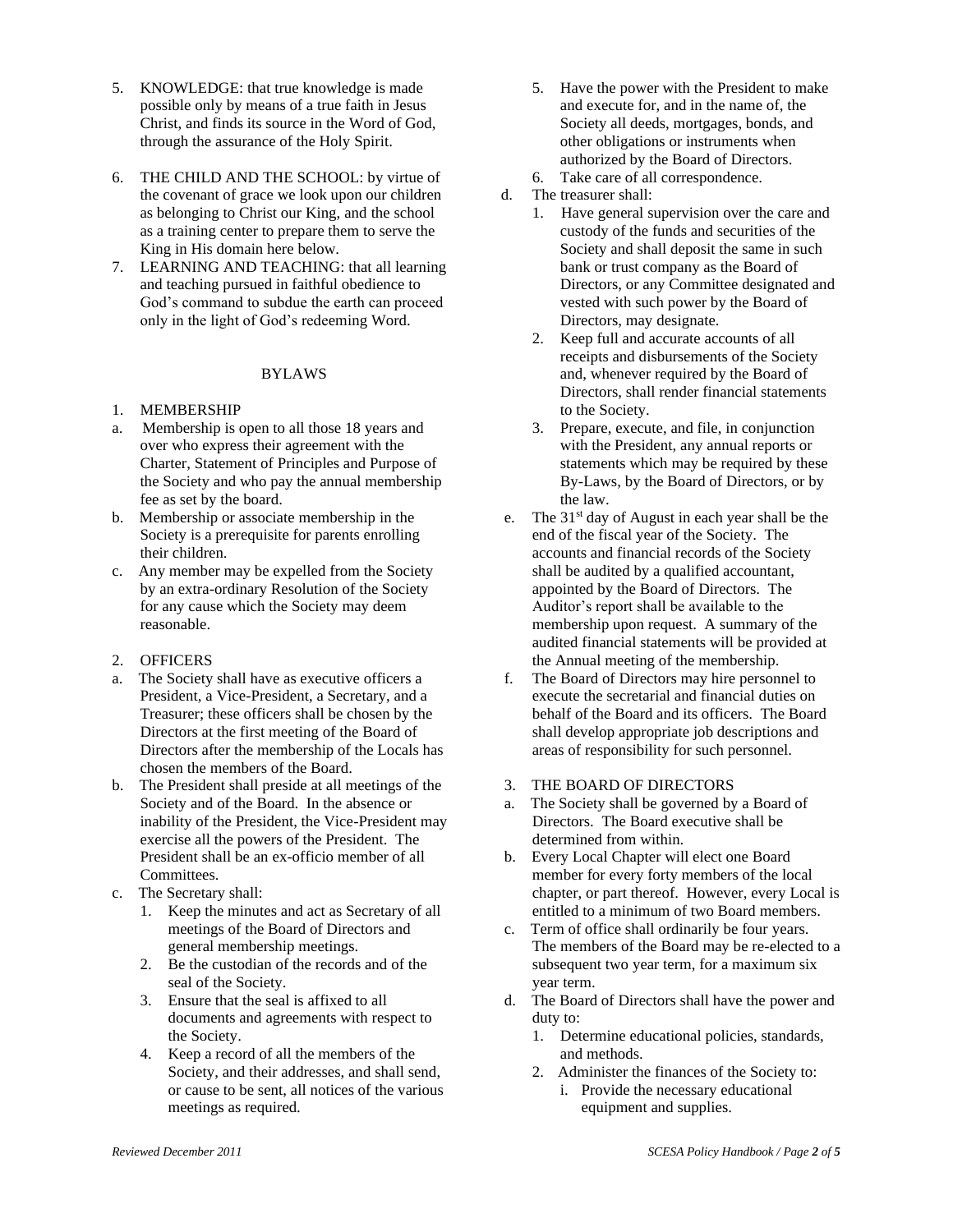- ii. Engage, assign, and supervise all personnel.
- iii. Maintain building and transportation facilities and other properties of the Society, and plan for the more efficient use of these facilities and properties.
- 3. Propose the construction and/or acquisition of needed property, buildings and facilities to the Society members for approval.
- 4. Propose the financial budget to the Society members for approval at each annual meeting.
- 5. Keep proper and complete financial records and render a financial report to the Society members at least once each year.
- 6. Render a general report of operations to the Society members, at least once a year.
- 7. Promote the cause of Christian Education.
- 8. Do such other things as may be necessary for the efficient administration of the Christian schools maintained by this Society, in order that the best possible Christian education may be provided.
- e. The Board of Directors shall meet at least four times per year. The meetings shall be called by the President together with the Secretary.
- f. Special meetings by the Board of Directors may be called by the President, whenever such a meeting is necessary. The President shall be required to call a special meeting upon the written request of three members of the Board of Directors.
- g. A majority of the Directors shall constitute a quorum.
- h. The Board may appoint from among the members a group of persons who, by reason of education, experience or otherwise are especially qualified to serve on the following committees:
	- I. BUILDING AND GROUNDS COMMITTEE The Committee shall:
		- a. Concern itself with the care, maintenance, and adequacy of the school plant, grounds and equipment.
		- b. Evaluate policies and practices with respect to use of school properties.
		- c. Evaluate custodial work.
		- d. Make recommendations to the Board concerning appointment of the custodians.
	- II. EDUCATION COMMITTEE The Committee is responsible to:
		- a. Recommend professional personnel. This implies investigating qualifications of candidates for administration and teaching, and establishing the general conditions of employment.
		- b. .Investigate and interpret the school

 curriculum. The Education Committee shall ensure that:

- i. The requirements of the provincial laws are fulfilled.
- ii. The requirements of the school's own philosophy are satisfied in the course of study. iii. The will of the Association is recognized.
- c. Keep itself informed of the quality, (which includes the Christian character) of the instruction and to evaluate all educational activities, equipment, and discipline which are essential factors in meeting the objectives of the school.

## III. FINANCE COMMITTEE

The treasurer shall serve on this committee, likely as chairman. The Committee shall:

- a. Make plans for a system of income. This implies knowledge of the source and supervision of methods or agents used to obtain funds.
- b. Recommend a tuition schedule if the school uses a tuition plan for operation.
- c. Supervise expenditure of school funds.
- d. Prepare the annual budget.
- e. Evaluate the insurance program.
- f. Report regularly to the board and society as to the financial status of the school.
- g. Conduct studies on special financial matters.
- h. Communicate effectively with the Society in matters of finance.
- i. Recommend a salary schedule for employed personnel as well as other security provisions such as sick leave, pensions, hospitalization, etc to the Board of Directors.

# IV. PROMOTION COMMITTEE

 The function of the committee is to develop and implement an effective plan so that the cause of Christian education may be advanced and strengthened in the community.

- V. TRANSPORTATION COMMITTEE The Committee shall:
	- a. Regulate bus routing.
	- b. Supervise bus maintenance, daily servicing and replacement.
	- c. Outline conditions of employment of drivers.
	- d. Be informed of provincial bus regulations and be responsible for complying with them.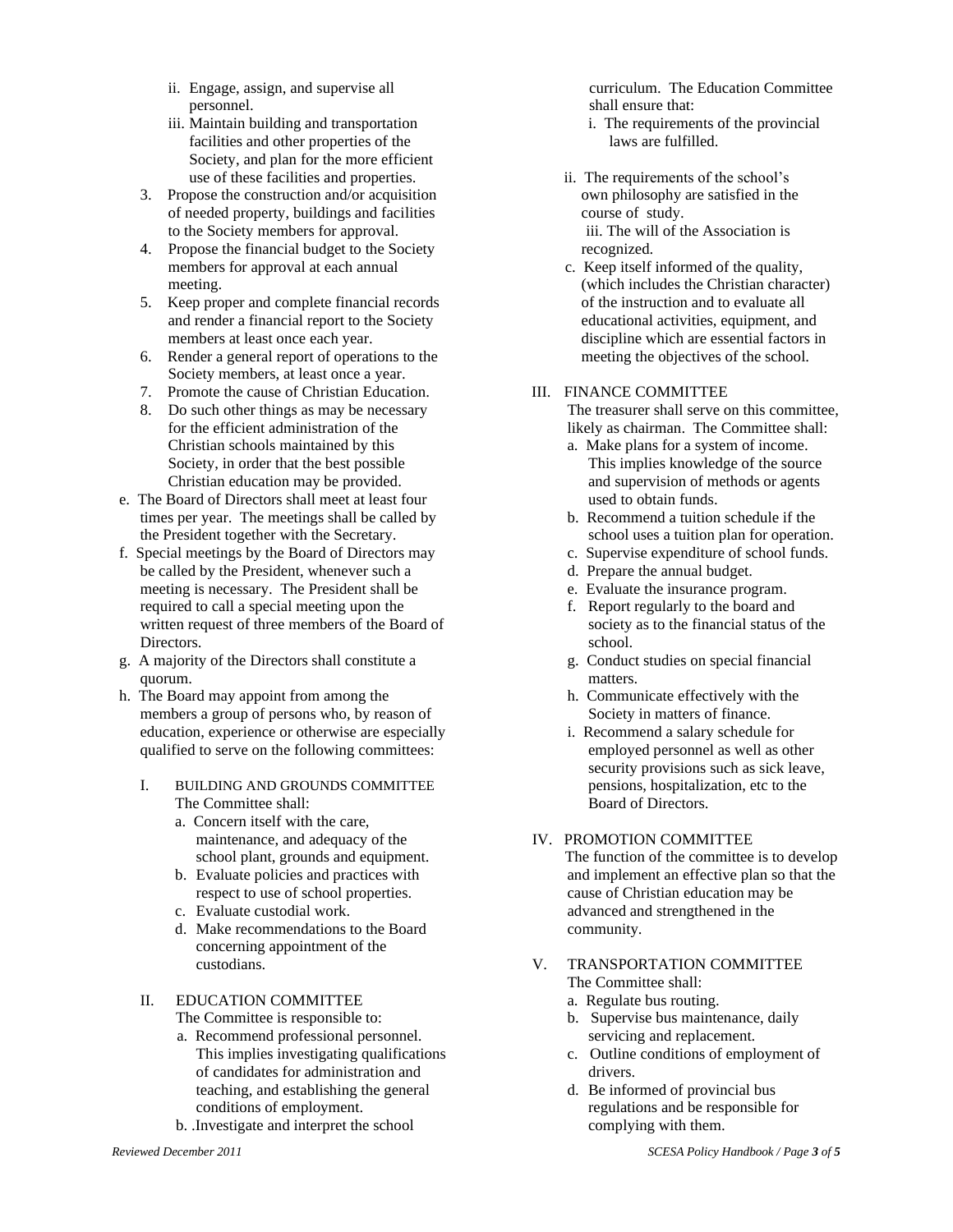- e. Formulate rules, regulations, and other policies with respect to transportation facilities provided by the school.
- 4. MEETINGS
- a. The annual meeting of the membership shall be held once a year in the fall on a date to be set by the Board of Directors. At the general membership meeting in the spring, members shall receive and approve a proposed budget for the ensuing year. The purpose of membership meetings shall include:
	- 1. Receiving reports by the Board of Directors regarding its activities during the past year.
	- 2. Receiving and approving a proposed budget for the ensuing year.
	- 3. Conducting any other business pertinent to the welfare of the Society, which has been placed on the agenda.
- b. A special meeting of the general membership may be called by the Board of Directors to dispose of special matters which the Board deems to be of an urgent nature. The Board of Directors shall call a special meeting of the general membership upon receipt of a petition signed by at least forty members, or a Local Chapter regardless of the number of members, in which is set forth the purpose or reason for such a meeting. The Board shall call such a meeting not later than thirty days from the date of the Board meeting at which the petition was received.
- c. Written notices, specifying the time, place and purpose of annual and special meetings shall be made available to each member of the Society, at least ten days prior to the date of the meeting. All members present shall constitute a quorum.

### 5. VOTING

Any member in good standing (with the exception of associate members) shall have the right to vote at any meeting of the Society and all such votes shall be made in person and not by proxy or otherwise, (1 vote per family).

### 6. REMUNERATON

Unless authorized at any meeting and after notice of same shall have been given, no officer or member of the Society shall receive any remuneration for services rendered.

## 7. LOCAL CHAPTERS

- a. Members of the Society shall belong to one of the following Local Chapters:
	- 1. Granum
	- 2. Iron Springs
	- 3. Lethbridge
	- 4. Nobleford
	- 5. Taber
- b. The Local Chapter shall elect a board of at least three members. Each Chapter shall make its own rules governing the terms of the office of the local Board members.
- c. The Board of the Local Chapter shall have the power and duty to:
	- 1. Propagate the ideals of the Society on the local level.
	- 2. Gain new members for the Society.
	- 3. Assist the Treasurer of the Society in the collection of membership fees and other funds.
	- 4. Call a meeting of the Chapter at least once each year.
- d. Any local Chapter of the Society shall have the right to petition the Board of Directors of the Society to erect a school within the locality in which the members of the Chapter reside. When such petition is being made, the Board of the Local Chapter shall provide the following information to the Board of Directors:
	- 1. The type of school desired.
	- 2. A list of the children, and their birthdates, who are expected to attend such a school. This list shall be signed by the parents of these children.
	- 3. An estimate of the funds which could be raised within the locality of such a school.
- e. Any forty (40) members may petition the board to establish a local chapter.
- f. The Board shall make a recommendation to the general membership regarding such a request.
- 8. MEETINGS OF THE LOCAL CHAPTERS
- a . The Local Chapter shall have a meeting of its members at least once a year. The purpose of the meeting shall be to:
	- 1. Elect representatives to the Board of Directors of the Society.
	- 2. Elect a member, or members, to the Board of the Local Chapter.
	- 3. Conduct any other business pertinent to the welfare of the society in general and the Local Chapter in particular which has been placed on the Agenda.
- b. Special meetings of the Local Chapter may be called by the Board of the Local Chapter or by the Board of Directors of the Society in order to dispose of special matters which the Board deems to be of an urgent nature. The Board of the Local Chapter shall call a special meeting upon receipt of a petition, signed by at least ten members in which is set forth the purpose or reason for such a meeting. The Board shall call a meeting not later than thirty days from the date of the Board meeting at which the petition was received.
- c. Due notice, specifying the time, place, and purpose of the annual, or special, meeting shall be given to each member of the Society residing in